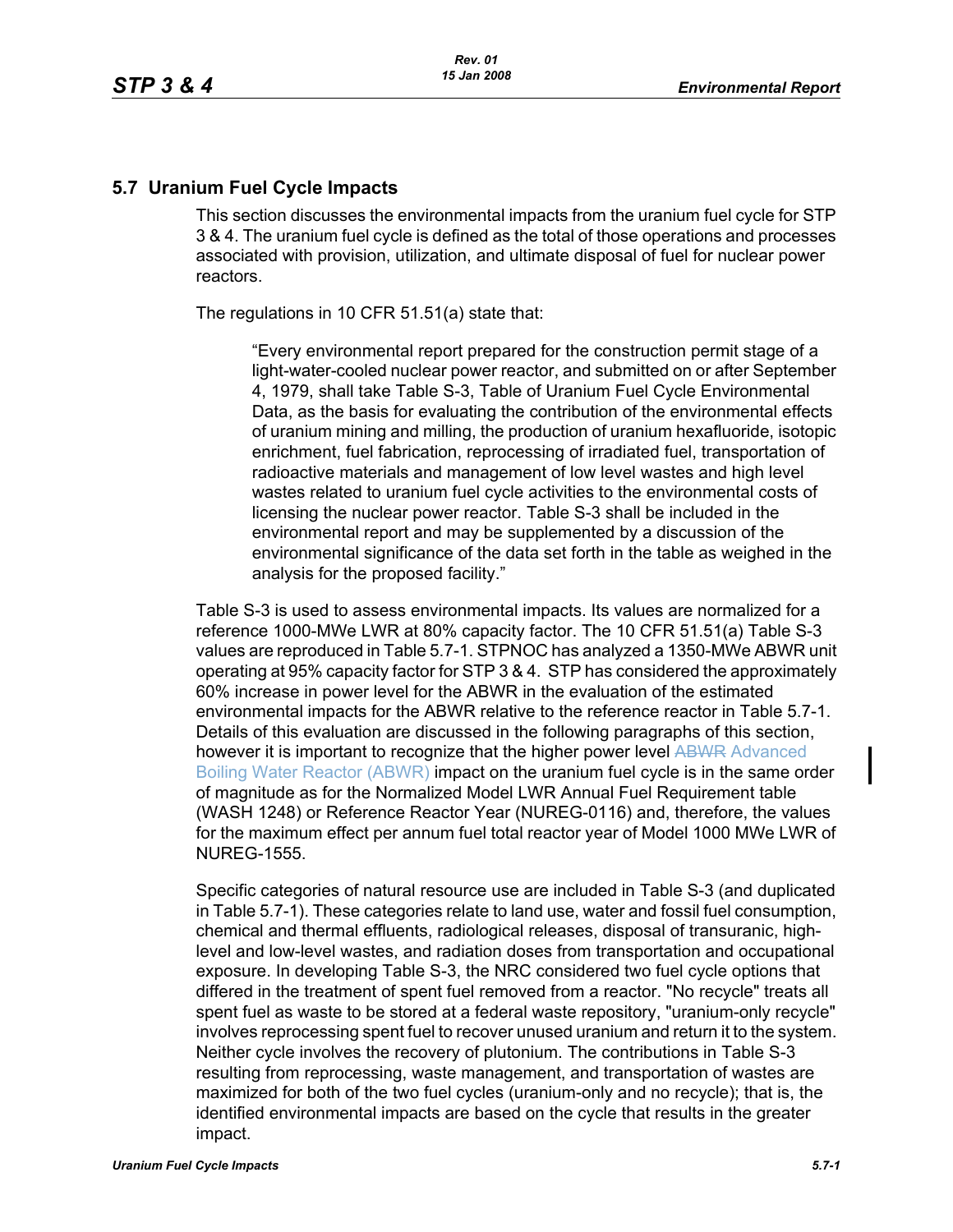The Nuclear Nonproliferation Act of 1978, Pub. L. No. 95-242 (22 USC 3201 et seq.), has significantly affected the disposition of spent nuclear fuel by deferring indefinitely the commercial reprocessing and recycling of spent fuel produced in the U.S. commercial nuclear power program. While the ban on the reprocessing of spent fuel was lifted during the Reagan administration, economic circumstances changed, reserves of uranium ore increased, and the stagnation of the nuclear power industry provided little incentive for the industry to resume reprocessing. During the 109th Congress, the Energy Policy Act of 2005, Pub. L. No. 109-58 (119 Stat. 594 [2005]), was enacted. It authorized the DOE to conduct an advanced fuel recycling technology research and development program to evaluate proliferation-resistant fuel recycling and transmutation technologies that minimize environmental or public health and safety impacts. Consequently, while federal policy does not prohibit reprocessing, additional DOE efforts would be required before commercial reprocessing and recycling of spent fuel produced in the U.S. commercial nuclear power plants could commence.

The following assessment of the environmental impacts of the fuel cycle for an ABWR at the STP site is based on the values in Table S-3 and NRC's analysis of the radiological impacts from radon-222 and technetium-99 in NUREG-1437 (Reference 5.7-1) which STPNOC has reviewed and updated for this analysis. NUREG-1437 and Addendum 1 to the GEIS (Reference 5.7-2) provide a detailed analysis of the environmental impacts from the uranium fuel cycle. Although NUREG-1437 is specific to impacts related to license renewal, the information is relevant to this review because the ABWR design considered here is also a LWR and uses the same type of fuel.

The fuel cycle impacts in Table S-3 are based on a reference 1000 MWe LWR operating at an annual capacity factor of 80% for an electrical output of 800 MWe. STPNOC will operate two ABWR units at the site. The standard configuration (a single unit) will be used to evaluate uranium fuel cycle impacts relative to the reference reactor. In the following evaluation of the environmental impacts of the fuel cycle for the ABWR, STPNOC assumed a 1350 MWe reactor with a capacity factor of 95% for an electrical output of approximately 1280 MWe. The ABWR output is approximately 60% greater than the output used to estimate impact values in Table S-3 (reproduced in Table 5.7-1) for the reference reactor. As stated earlier in this section, data used for evaluation of the uranium fuel cycle environmental impact has been scaled from the reference reactor impacts to reflect the output of one ABWR.

NRC calculated the values in Table S-3 from industry averages for the performance of each type of facility or operation associated with the fuel cycle. NRC chose assumptions so that the calculated values will not be underestimated. This approach was intended to ensure that the actual values will be less than the quantities shown in Table S-3 for all LWR nuclear power plants within the widest range of operating conditions. Changes in the fuel cycle and reactor operations have occurred since Table S-3 was promulgated. For example, the estimated quantity of fuel required for a year's operation of a nuclear power plant can now reasonably be calculated assuming a 60-year lifetime (40 years of initial operation plus a 20-year license renewal term). This was done in NUREG-1437 for both BWRs and PWRs, and the highest annual requirement (35 metric tonnes [MT] of uranium made into fuel for a BWR) was used in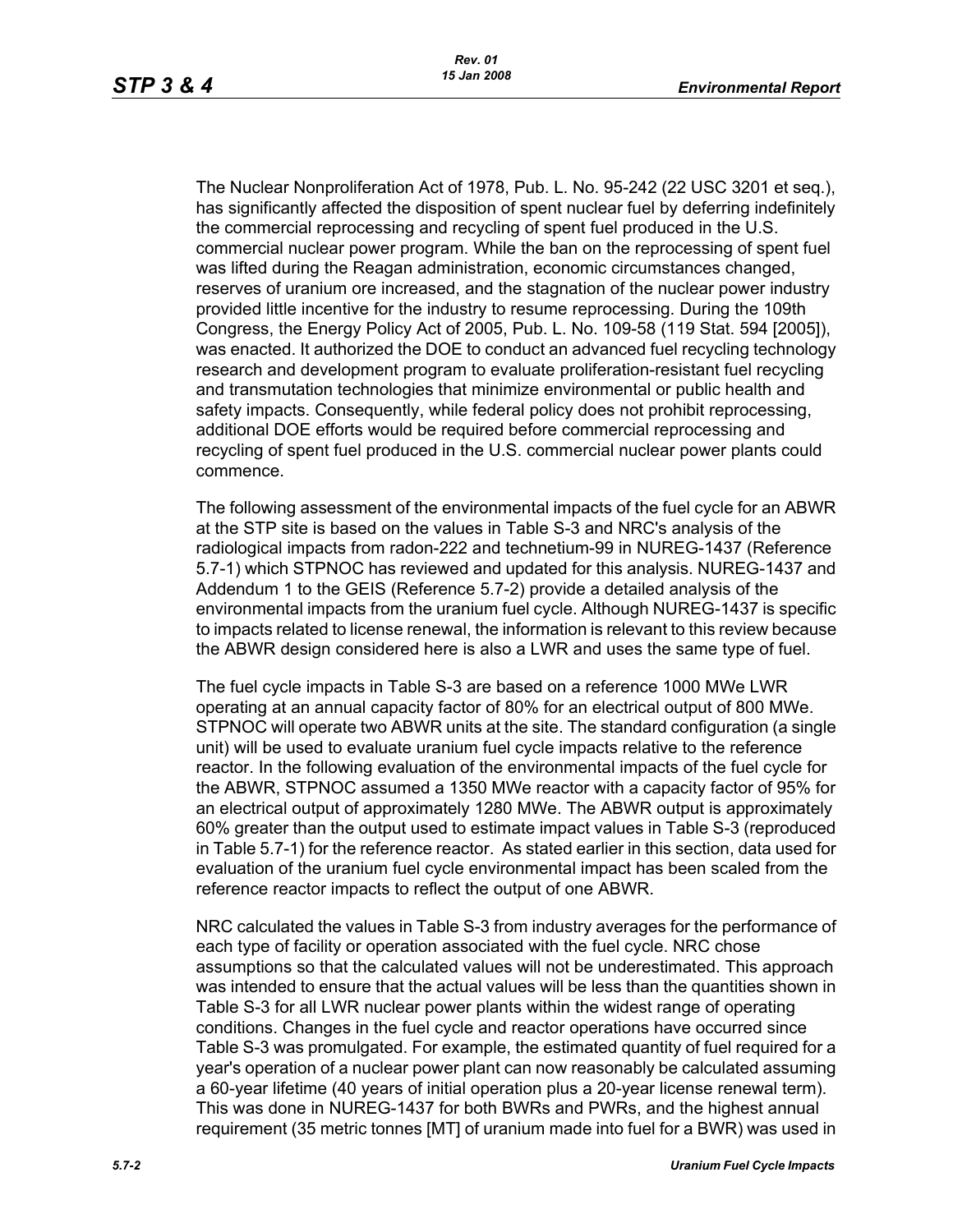NUREG-1437 as the basis for the reference reactor year. A number of fuel management improvements have been adopted by nuclear power plants to achieve higher performance and to reduce fuel and enrichment requirements, reducing annual fuel requirements. Therefore, Table S-3 remains a conservative estimate of the environmental impacts of the fuel cycle fueling nuclear power reactors operating today.

Another change is the elimination of the U.S. restrictions on the importation of foreign uranium. The economic conditions of the uranium market now and in the foreseeable future favor full use of foreign uranium at the expense of the domestic uranium industry. These market conditions have forced the closing of most U.S. uranium mines and mills, substantially reducing the environmental impacts in the United States from these activities. However, the Table S-3 estimates have not been adjusted accordingly so as to ensure that these impacts, which will have been experienced in the past and may be fully experienced in the future, are considered. Factoring in changes to the fuel cycle suggests that the environmental impacts of mining and milling could drop to levels below those in Table S-3. Section 6.2.3 of NUREG-1437 discusses the sensitivity of these changes in the fuel cycle on the environmental impacts.

# **5.7.1 Land Use**

The total annual land requirements for the fuel cycle supporting an ABWR will be about 181 acres. Approximately 21 acres will be permanently committed land, and 160 acres will be temporarily committed. A "temporary" land commitment is a commitment for the life of the specific fuel cycle plant (e.g., a mill, enrichment plant, or succeeding plants). Following decommissioning, the land could be released for unrestricted use. "Permanent" commitments represent land that may not be released for use after decommissioning because decommissioning does not result in the removal of sufficient radioactive material to meet the limits of 10 CFR 20, Subpart E for release of an area for unrestricted use.

In comparison, a coal-fired plant with the same MWe output as the ABWR using stripmined coal requires the disturbance of about 320 acres per year for fuel alone. The impacts on land use from the uranium fuel cycle will be SMALL and will not warrant mitigation.

#### **5.7.2 Water Use**

Principal water use for the fuel cycle supporting STP 3 & 4 will be that required to remove waste heat from the power stations supplying electricity to the enrichment process. Scaling from Table S-3, of the total annual water use of 1.82  $\times$  10<sup>10</sup> gallons for the ABWR fuel cycle, about  $1.78 \times 10^{10}$  gallons will be required for the removal of waste heat. Evaporative losses from fuel cycle process cooling will be about 2.57  $\times$  10<sup>8</sup> gallons per year and mine drainage will account for 2.04  $\times$  10<sup>8</sup> gallons per year. Impacts on water use from the uranium fuel cycle will be SMALL and will not warrant mitigation.

# **5.7.3 Fossil Fuel Impacts**

Electric energy and process heat are required during various phases of the fuel cycle process. The electric energy is usually produced by the combustion of fossil fuel at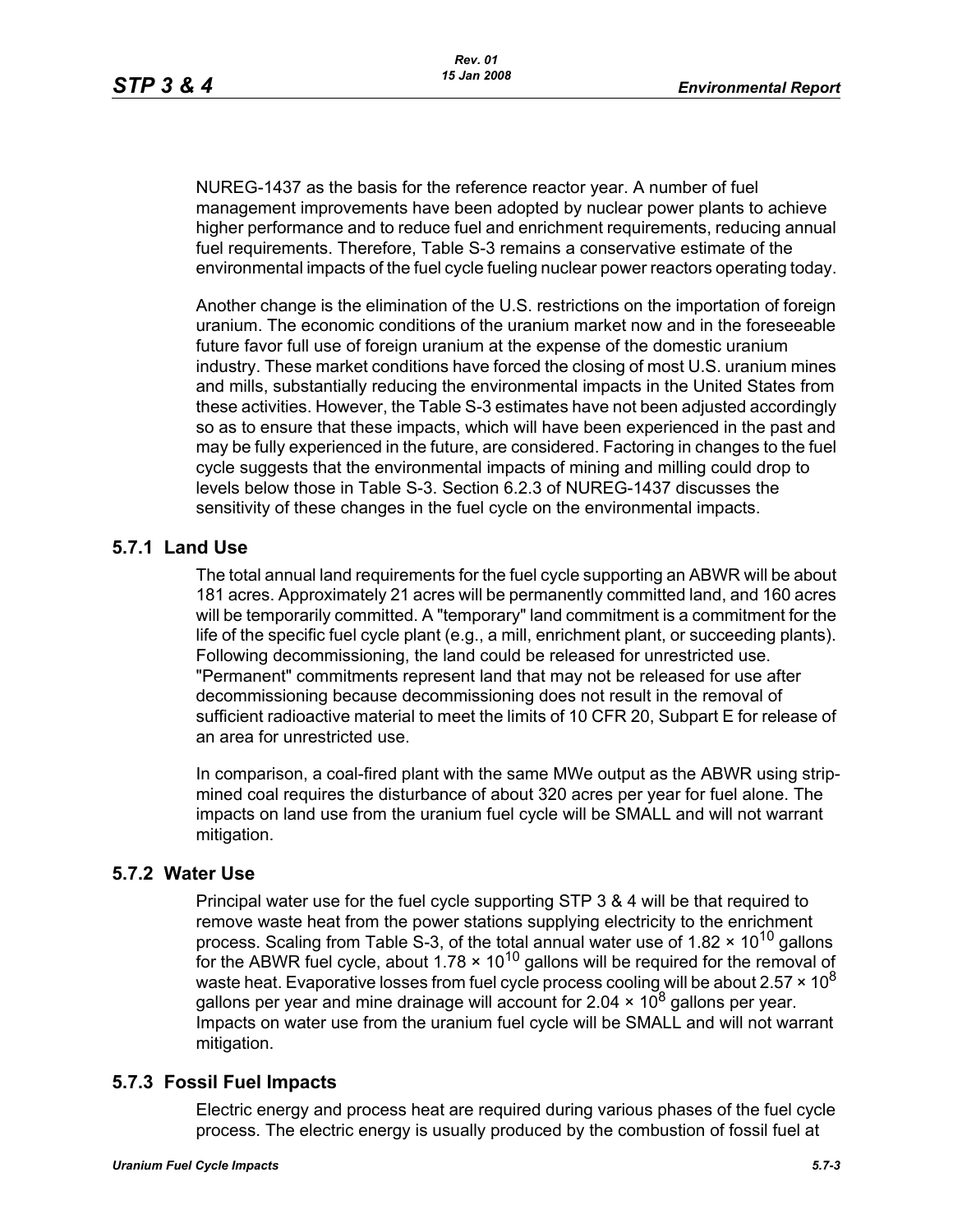conventional power plants. Electric energy associated with the fuel cycle represents about 5% of the annual electric power production of the reference reactor. Process heat is primarily generated by the combustion of natural gas. This gas consumption, if used to generate electricity, represents less than 0.4% of the electrical output of the reference reactor. The direct and indirect consumption of electric energy for fuel cycle operations would be small relative to the power production of the proposed units.

# **5.7.4 Chemical Effluents**

The quantities of liquid, gaseous, and particulate discharges associated with the fuel cycle processes are given in Table S-3 (Table 5.7-1) for the reference 1000-MWe LWR. The quantities of effluents for an ABWR will be approximately 60% greater than those in Table S-3 (Table 5.7-1). The principal effluents are  $SO_x$ ,  $NO_x$ , and particulates. Based on the U.S. Environmental Protection Agency's National Air Pollutant Emissions Estimates (Reference 5.7-3), these ABWR emissions constitute less than 0.052% of all  $SO_2$  emissions in 2005, and less than 0.012% of all  $NO_x$ emissions in 2005.

Liquid chemical effluents produced in the fuel cycle processes are related to fuel enrichment and fabrication and may be released to receiving waters. All liquid discharges into navigable waters of the United States from facilities associated with fuel cycle operations are subject to requirements and limitations set by an appropriate federal, state, regional, local, or tribal regulatory agency. Tailing solutions and solids are generated during the milling process and are not released in quantities sufficient to have a significant impact on the environment. Impacts from chemical effluents from the uranium fuel cycle will be SMALL and will not warrant mitigation.

# **5.7.5 Radioactive Effluents**

Radioactive gaseous effluents estimated to be released to the environment from waste management activities and certain other phases of the fuel cycle are set forth in Table S-3 (Table 5.7-1). Using Table S-3 data, Subsection 6.2.2.1 of NUREG-1437 estimates the 100-year environmental dose commitment to the U.S. population from the fuel cycle (excluding reactor releases and dose commitments due to radon-222 and technetium-99) to be about 400 person-rem per reference reactor year. The estimated dose commitment to the U.S. population will be approximately 640 personrem per year of operation for the ABWR.

Subsection 6.2.2.1 of NUREG-1437 estimates the additional whole body dose commitment to the U.S. population from radioactive liquid wastes effluents due to all fuel cycle operations (other than reactor operation) to be approximately 200 personrem per reference reactor year. The estimated dose commitment to the U.S. population will be approximately 320 person-rem per year of operation for the ABWR. Thus, the estimated 100-year environmental dose commitment to the U.S. population from radioactive gaseous and liquid releases from fuel cycle operations is approximately 960 person-rem to the whole body per reactor-year for the ABWR.

The radiological impacts of radon-222 and technetium-99 releases are not included in Table S-3. Principal radon releases occur during mining and milling operations and as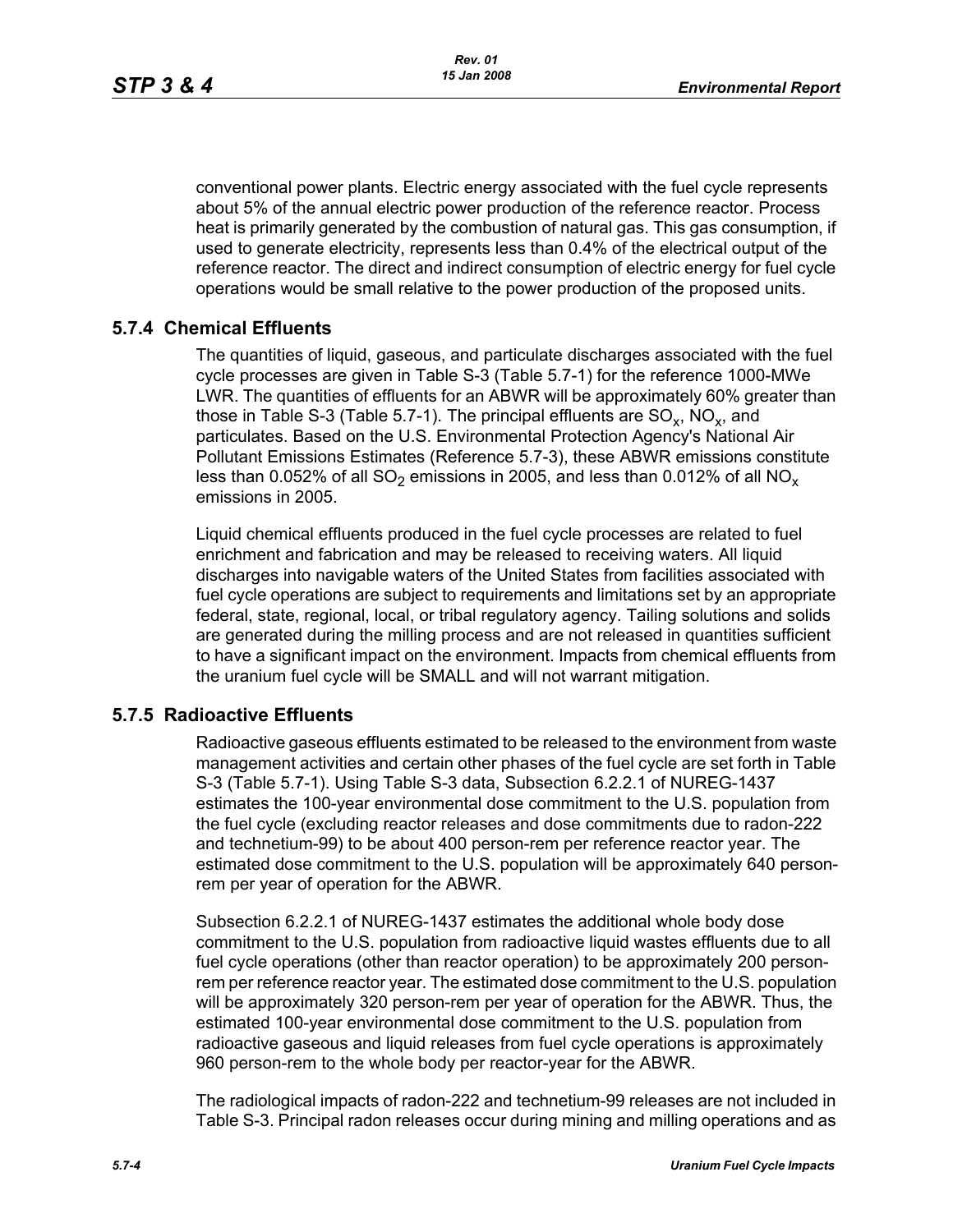emissions from mill tailings. Principal technetium-99 releases occur as releases from the gaseous diffusion enrichment process. NRC provided an evaluation of these technetium-99 and radon-222 releases in NUREG-1437. STPNOC has reviewed the evaluation, considers it reasonable, and has provided it as part of this application for STP 3 & 4.

Section 6.2 of NUREG-1437 estimates radon-222 releases from mining and milling operations, and from mill tailings for a year of operation of the reference 1000-MWe LWR. The estimated releases of radon-222 for one ABWR are 8300 curies (Ci) per year. Of this total, approximately 78% will be from mining, 15% from milling, and 7% from inactive tails before stabilization. Radon releases from stabilized tailings were estimated to be 1.6 Ci per year for the ABWR; that is 60% greater than the NUREG-1437 estimate for the reference reactor year. The major risks from radon-222 are from exposure to the bone and lung, although there is a small risk from exposure to the whole body. The organ-specific dose weighting factors from 10 CFR 20 were applied to the bone and lung doses to estimate the 100-year dose commitment from radon-222 to the whole body. The 100-year estimated dose commitment from mining, milling, and tailings before stabilization for the ABWR will be approximately 1500 person-rem to the whole body. From stabilized tailing piles, the same estimated 100-year environmental dose commitment will be approximately 28 person-rem to the whole body.

NUREG-1437 considered the potential health effects associated with the releases of technetium-99 for the reference reactor. The estimated technetium-99 releases for the ABWR will be 0.011 Ci from chemical processing of recycled uranium hexafluoride before it enters the isotope enrichment cascade and 0.0080 Ci into groundwater from a high-level waste repository. The major risks from technetium-99 are from exposure of the gastrointestinal tract and kidneys, and a small risk from whole-body exposure. Applying the organ-specific dose weighting factors from 10 CFR 20 to the gastrointestinal tract and kidney doses, the total-body 100-year dose commitment from technetium-99 is estimated to be 160 person-rem for the ABWR.

Although radiation can cause cancer at high doses and high dose rates, no data unequivocally establish a relationship between cancer and low doses or low dose rates below approximately 10,000 person-rem. However, to be conservative, radiation protection experts assume that any amount of radiation may pose some risk of cancer, or a severe hereditary effect, and that higher radiation exposures create higher risks. Therefore, a linear, no-threshold dose response relationship is used to describe the relationship between radiation dose and detrimental effects. Simply stated, any increase in dose, no matter how small, results in an incremental increase in health risk. A recent report by the National Academy of Sciences (Reference 5.7-4) supports the linear, no-threshold dose response model.

Based on this model, risk to the public from radiation exposure can be estimated using the nominal probability coefficient (730 fatal cancers, nonfatal cancers, or severe hereditary effects per 1  $\times$  10<sup>6</sup> person-rem) from the International Commission on Radiation Protection (ICRP) Publication 60 (Reference 5.7-5). This coefficient, multiplied by the sum of the estimated whole-body population doses estimated above for the ABWR, approximately 2600 person-rem per year, estimates that the U.S.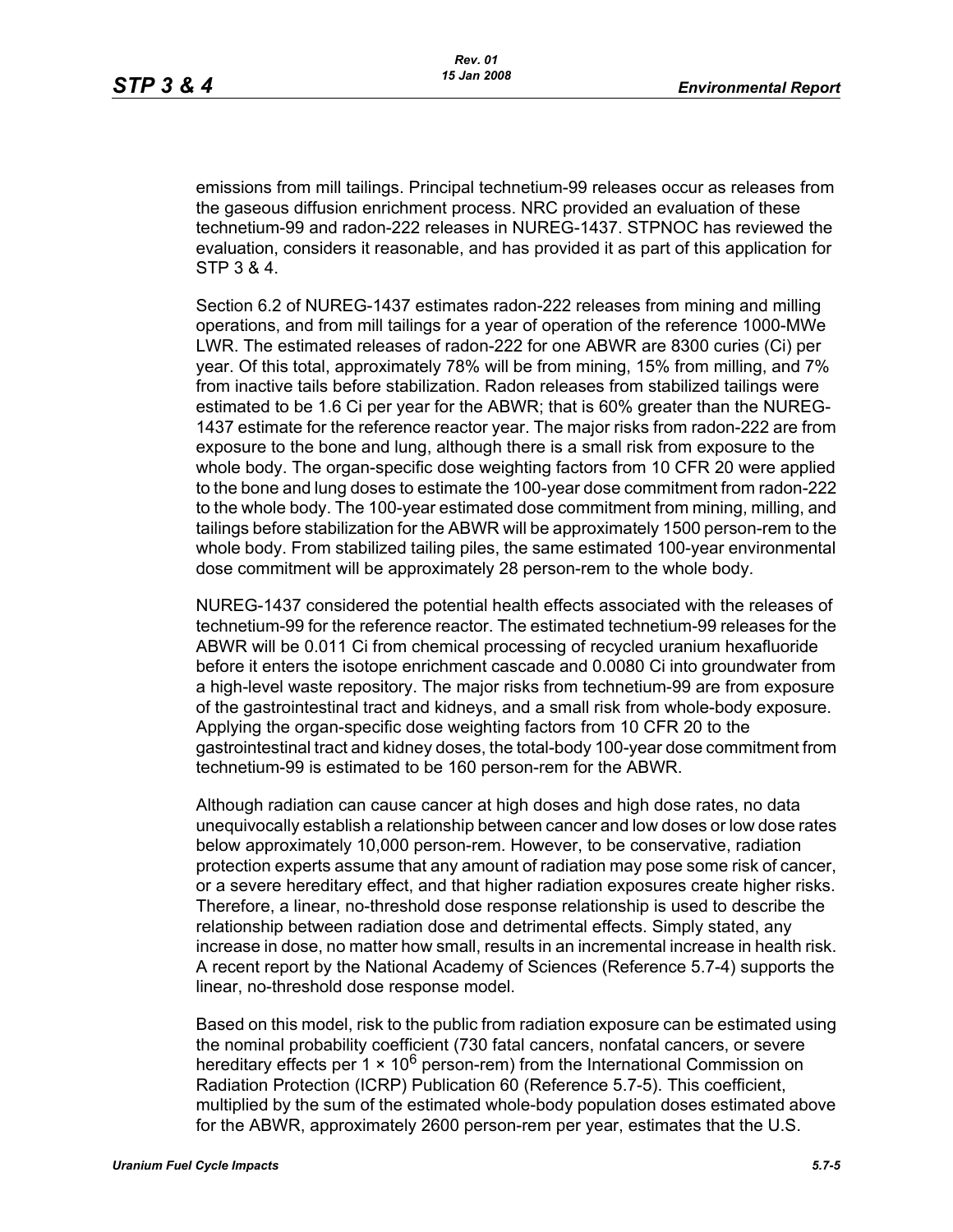population could incur a total of approximately 1.9 fatal cancers, nonfatal cancers, or severe hereditary effects from the annual fuel cycle for the ABWR. This risk is small compared to the number of fatal cancers, nonfatal cancers, and severe hereditary effects that will be estimated to occur in the U.S. population annually from exposure to natural sources of radiation using the same risk estimation methods.

Based on these analyses, STPNOC concludes that the environmental impacts of radioactive effluents from the fuel cycle will be SMALL and will not warrant mitigation.

## **5.7.6 Radioactive Waste**

The quantities of radioactive waste (low-level, high-level, and transuranic wastes) associated with fuel cycle processes are presented in Table S-3 (Table 5.7-1). For lowlevel waste disposal, NRC notes in 10 CFR 51.51(b) that there will be no significant radioactive releases to the environment. For high-level and transuranic wastes, NRC notes that these wastes are to be disposed at a repository, such as the candidate repository at Yucca Mountain, Nevada. No release to the environment is expected to be associated with such disposal because all of the gaseous and volatile radionuclides contained in the spent fuel are assumed to be released to the atmosphere before disposal of the waste.

There is some uncertainty associated with the high-level waste and spent fuel disposal component of the fuel cycle. The regulatory limits for offsite releases of radionuclides for the current candidate repository site have not been finalized. However, NRC has assumed that limits would be developed along the line of the 1995 National Academy of Sciences report, "Technical Bases for Yucca Mountain Standards" (Reference 5.7- 6), and that in accordance with the Commission's Waste Confidence Decision (10 CFR 51.23), a repository can and likely will be developed at some site that will comply with such limits, with peak doses to virtually all individuals of 100 person-rem per year or less (Reference 5.7-1). It is reasonable to conclude that the offsite radiological impacts of spent fuel and high-level waste disposal would not be sufficiently great to preclude construction of new units at the STP site.

For the reasons stated above, STPNOC concludes that the environmental impacts of radioactive waste disposal will be SMALL and will not warrant mitigation.

#### **5.7.7 Occupational Dose**

The estimated occupational dose attributable to all phases of the fuel cycle is approximately 960 person-rem per year for the ABWR. This is based on a 600 personrem-per-year occupational dose estimate attributable to all phases of the fuel cycle for the reference reactor (Reference 5.7-1). The dose to any individual worker would be maintained within the dose limit of 10 CFR 20, which is five rem per year. The environmental impacts from this occupational dose would be SMALL.

#### **5.7.8 Transportation**

The transportation dose to workers and the public totals about 2.5 person-rem per year for the reference reactor as presented in Table S-3 (Table 5.7-1). This corresponds to a dose of 4.0 person-rem per year for the ABWR. Estimated dose to workers is below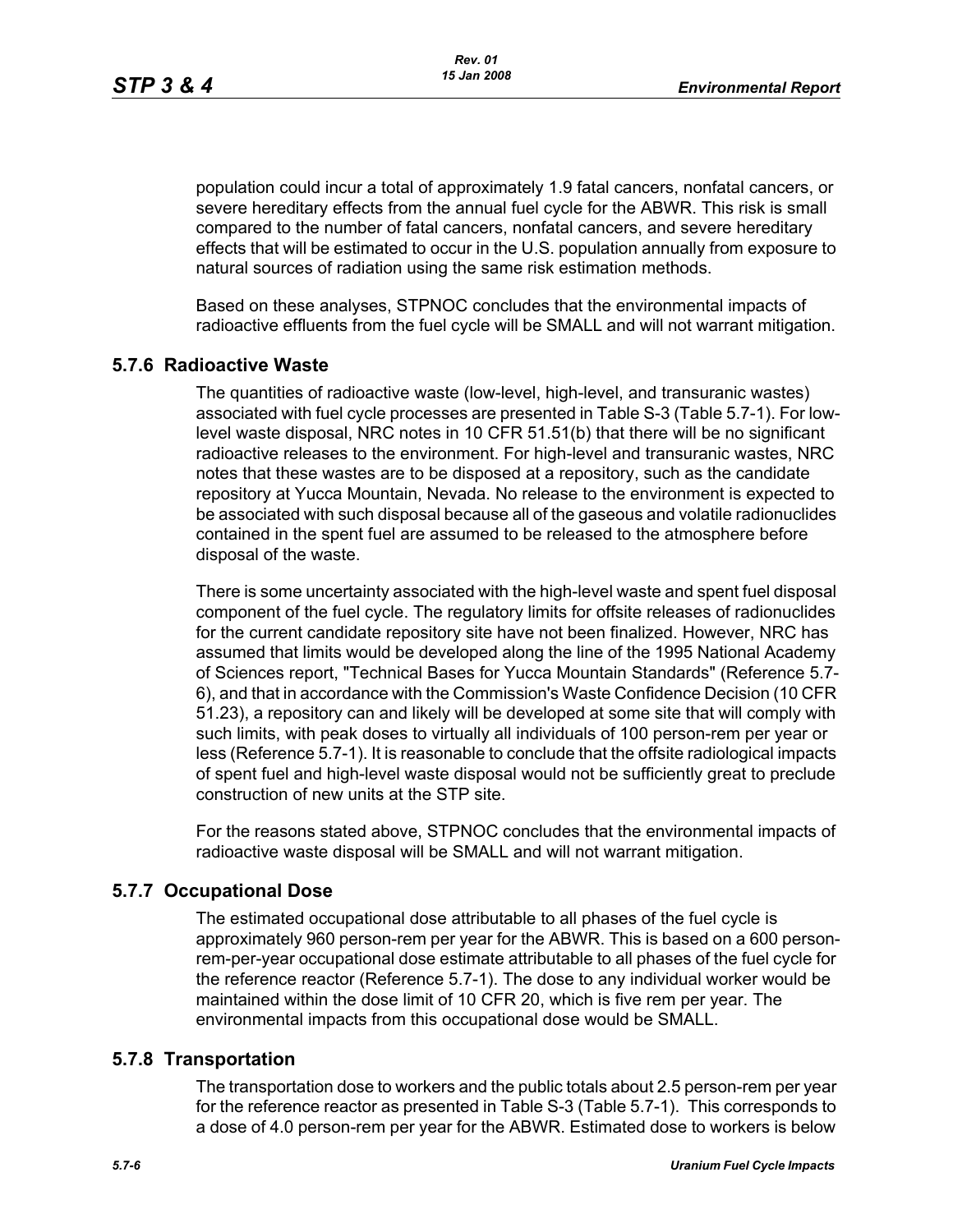established safe limit. For comparative purposes, the estimated collective dose from natural background radiation to the population within 50 miles of the STP site is 75,000 person-rem per year. On the basis of this comparison, STPNOC concludes that environmental impacts of transportation from the fuel cycle will be SMALL and will not warrant mitigation.

## **5.7.9 Summary**

STPNOC evaluated the environmental impacts of the uranium fuel cycle as given in Table S-3 and considered the effects of radon-222 and technetium-99 releases based on the information presented in NUREG-1437. For determination of "small radiological impact" compliance with dose and release levels were utilized. Arguments based on comparison with natural background radiation were used only where dose and release levels cannot be established without great uncertainty, e.g., for large populations. NUREG-1437, Vol. 1, Section 6.2.4 Conclusions, in the paragraph states that "The aggregate nonradiological impact of the uranium fuel cycle resulting from the renewal of an operating license on any plant is small". Based on this evaluation, STPNOC concludes that the impacts associated with the uranium fuel cycle would be SMALL, and mitigation would not be warranted.

# **5.7.10 References**

- 5.7-1 "Generic Environmental Impact Statement for License Renewal of Nuclear Plants, Section 6.2, 'Impacts of the Uranium Fuel Cycle,'" NUREG-1437, Volume 1, May 1996.
- 5.7-2 "Generic Environmental Impact Statement for License Renewal of Nuclear Plants, Section 6.3, 'Transportation', and Table 9.1, 'Summary of findings on NEPA issues for license renewal of nuclear power plants,'" NUREG-1437, Volume 1, Addendum 1, August 1999.
- 5.7-3 "National Air Pollutant Emissions Estimates (fires and dust excluded) for Major Pollutants," EPA 2006. Available at http://earth1.epa.gov/airtrends/pdfs/table3.pdf, accessed January 29, 2007.
- 5.7-4 "Health Risks from Exposure to Low Levels of Ionizing Radiation: BEIR VII – Phase 2," Committee to Assess Health Risks From Exposure to Low Levels of Ionizing Radiation, Board on Radiation Effects Research, Division of Earth and Life Studies, National Research Council, National Academy Press, Washington D.C, 2006, NAS 2006. Available at http://www.nap.edu/books/030909156X/html.
- 5.7-5 "1990 Recommendations of the International Commission of Radiological Protection, ICRP Publication 60, Annals of the ICRP 21(1-3)," ICRP 1991, Pergammon Press, New York, New York, 1991.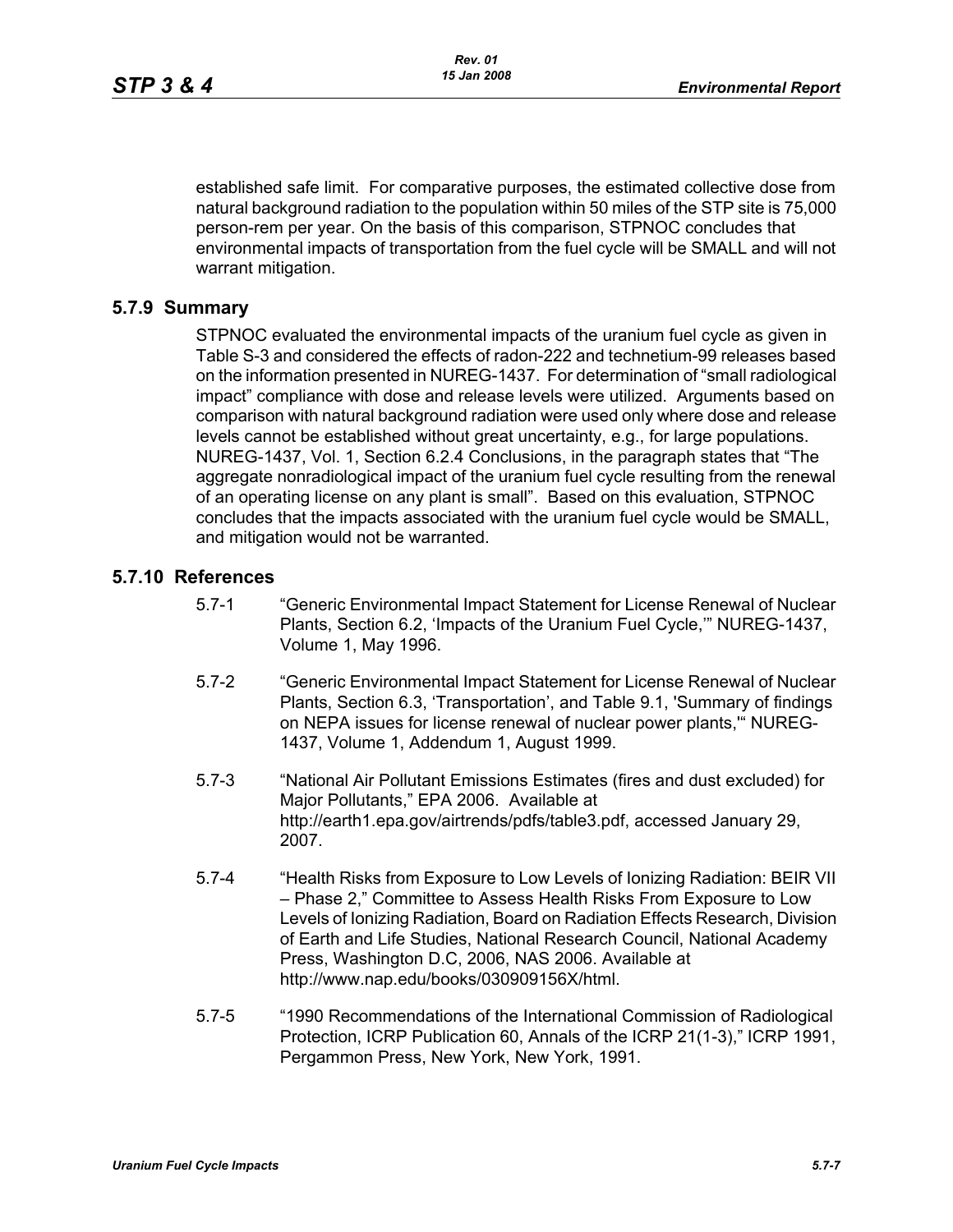5.7-6 "Technical Bases for Yucca Mountain Standards," Committee on Technical Bases for Yucca Mountain Standards, Board on Radioactive Waste Management, Commission on Geosciences, Environment, and Resources, National Research Council, National Academy Press, Washington D.C., 1995, NAS 1995. Available at http://books.nap.edu/books/0309052890/html/R1.html#pagetop.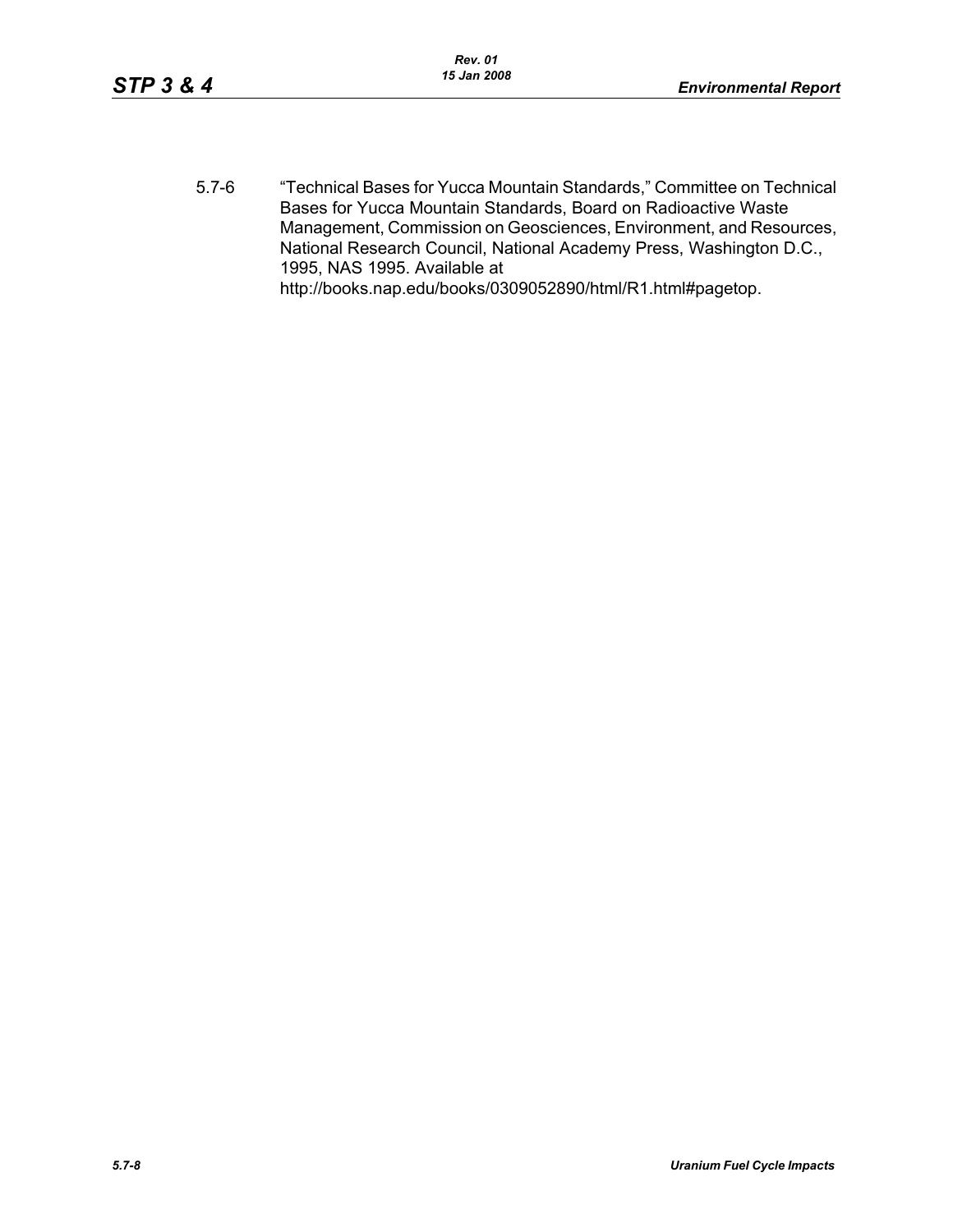| <b>Environmental Considerations</b>      | Reference<br><b>Reactor</b> | <b>ABWR</b> |
|------------------------------------------|-----------------------------|-------------|
| <b>Natural Resource Use</b>              |                             |             |
| Land (acres)                             |                             |             |
| Temporarily committed [2]                | 100                         | 160         |
| Undisturbed area                         | 79                          | 127         |
| Disturbed area                           | 22                          | 35          |
| Permanently committed                    | 13                          | 21          |
| Overburden moved (millions of MT)        | 2.8                         | 4.5         |
| Water (millions of gallons)              |                             |             |
| Discharged to air                        | 160                         | 257         |
| Discharged to water bodies               | 11,090                      | 17,800      |
| Discharged to ground                     | 127                         | 204         |
| Total                                    | 11,377                      | 18,200      |
| <b>Fossil Fuel</b>                       |                             |             |
| Electrical energy (thousands of MW-hour) | 323                         | 520         |
| Equivalent coal (thousands of MT)        | 118                         | 190         |
| Natural gas (millions of scf)            | 135                         | 220         |
| Gases (including entrainment) [3]        |                             |             |
| $SO_{x}$                                 | 4400                        | 7050        |
| $NO_x$ [4]                               | 1190                        | 1910        |
| hydrocarbons                             | 14                          | 22          |
| CO                                       | 29.6                        | 47          |
| particulates                             | 1154                        | 1850        |
| Other gases                              |                             |             |
| F                                        | 0.67                        | 1.1         |
| <b>HCI</b>                               | 0.014                       | 0.022       |

# **Table 5.7-1 Uranium Fuel Cycle Environmental Data [1]**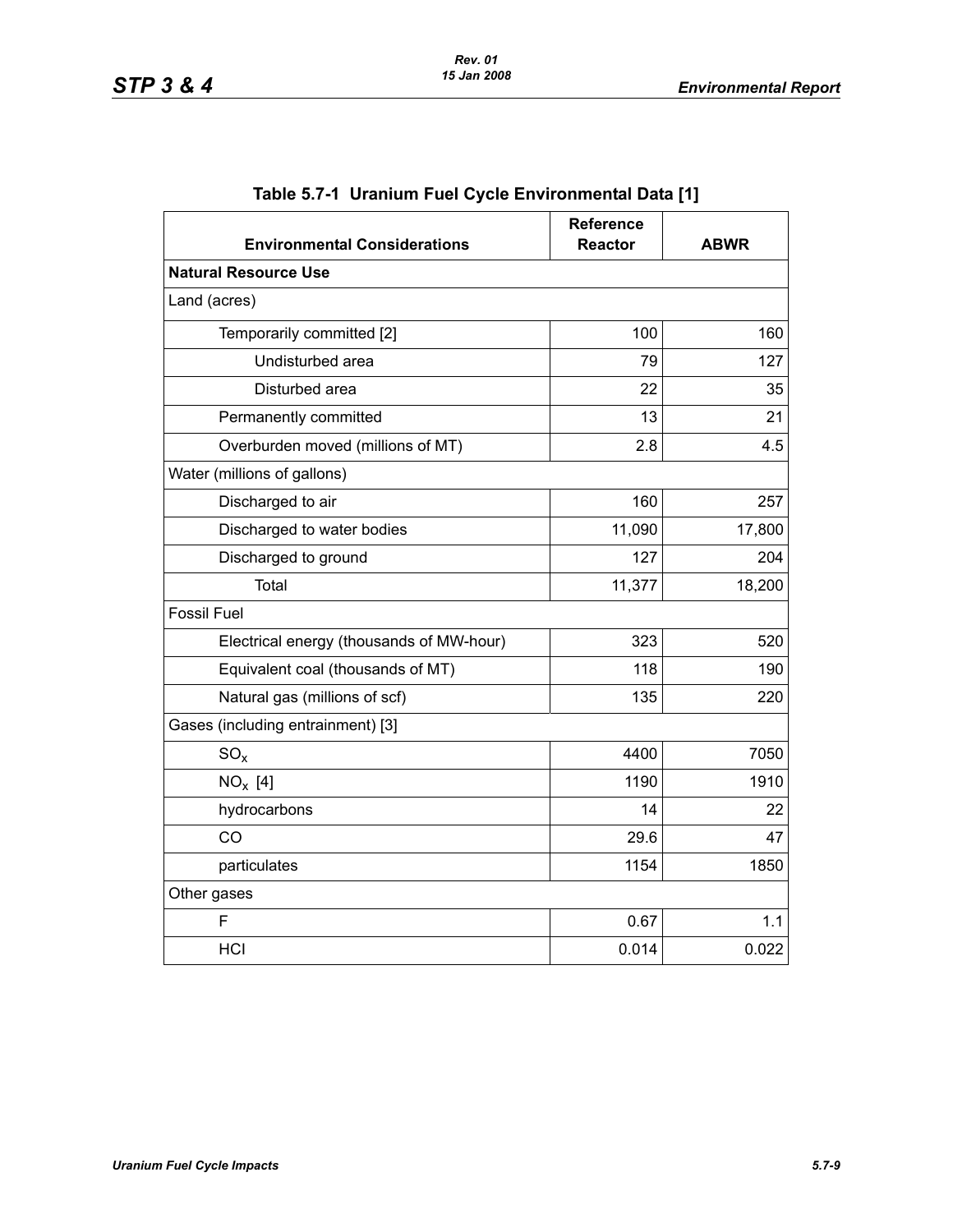| <b>Environmental Considerations</b>  | Reference<br><b>Reactor</b> | <b>ABWR</b> |
|--------------------------------------|-----------------------------|-------------|
| Liquid                               |                             |             |
| SO <sub>4</sub>                      | 9.9                         | 16          |
| NO <sub>3</sub>                      | 25.8                        | 41          |
| fluoride                             | 12.9                        | 21          |
| $Ca++$                               | 5.4                         | 8.7         |
| $CI-$                                | 8.5                         | 14          |
| $Na+$                                | 12.1                        | 19          |
| NH <sub>3</sub>                      | 10                          | 16          |
| Fe                                   | 0.4                         | 0.64        |
| Tailings solutions (thousands of MT) | 240                         | 380         |
| Solids                               | 91,000                      | 146,000     |
| Effluents - Radiological (curies)    |                             |             |
| Gases (including entrainment)        |                             |             |
| $\overline{222}$ <sub>Rn</sub>       | [5]                         | [5]         |
| $\overline{^{226}}$ Ra               | 0.02                        | 0.032       |
| $230$ Th                             | 0.02                        | 0.032       |
| U                                    | 0.034                       | 0.055       |
| <sup>3</sup> H (thousands)           | 18.1                        | 29          |
| $\overline{^{14}C}$                  | 24                          | 38          |
| 85Kr (thousands)                     | 400                         | 640         |
| $\overline{106}$ Ru                  | 0.14                        | 0.22        |
| 129 <sub>l</sub>                     | 1.3                         | 2.1         |
| 131 <sub>1</sub>                     | 0.83                        | 1.3         |
| $\overline{99}$ Tc                   | [5]                         | [5]         |
| Fission products and TRU             | 0.203                       | 0.33        |

**Table 5.7-1 Uranium Fuel Cycle Environmental Data [1] (Continued)**